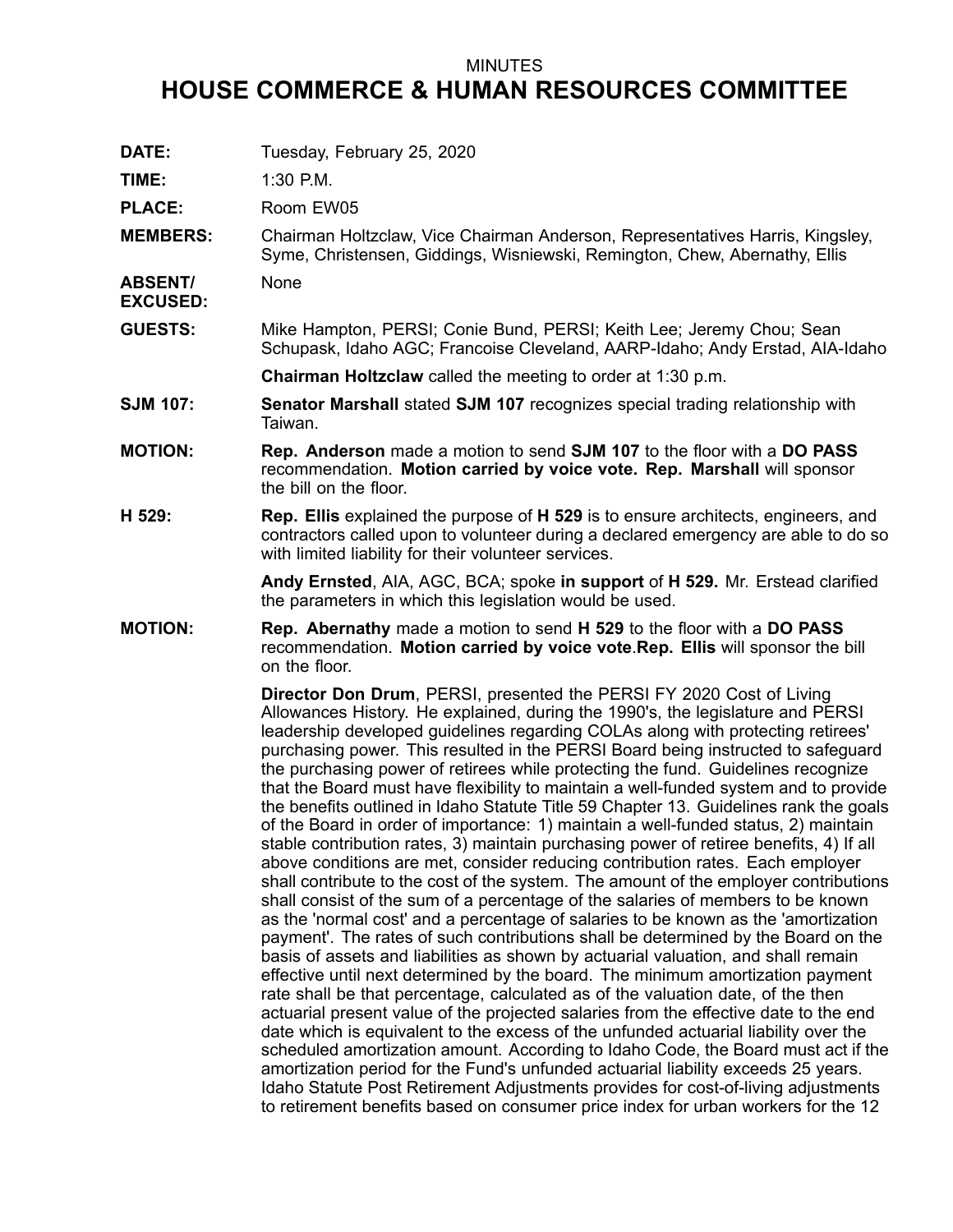months ending August of the current year. The intention is to keep retirement payments equal with inflation and maintain 100% purchasing power. At the end of fiscal year 2019, the fund was funded at 92.2% with <sup>a</sup> 10.6 year amortization period. At close of business November 20, 2019 the funded status had improved to 94%. The 0.7 discretionary COLA has <sup>a</sup> cost of \$73.2 million and raises the amortization period to 11.3 years. The retroactive COLAs for 2011, 2012, 2013 and 2018 have <sup>a</sup> total cost of \$301.2 million. The estimated amortization period for granting all the COLAs is 14.2 years. The fund is currently at <sup>a</sup> 4.03% return for fiscal year 2020. The fund can drop to <sup>a</sup> 1% return and still maintain an amortization period below 25 years. If the amortization reaches or exceeds 25 years at any point, statutory requirements (59-1322(3)) and historical practice has allowed for <sup>a</sup> 20 month or more delay before rates are implemented by PERSI. The market has the ability and time to correct. Considerations impacting fund include: fund return, internal confidence level (based upon current market conditions), projected amortization period at 7/1/2020 after payment of mandatory COLA only, projected amortization period at 7/1/2020 after payment of full COLA and ROPP, current assumption, tipping point with mandatory COLA. COLAS are expensive and getting more expensive every year. With rising costs of COLAs, the PERSI Board is reevaluating how COLAs will be handled moving forward. The Board is currently updating the PERSI funding guidelines with the same goals in mind regarding COLA: maintain <sup>a</sup> well-funded status; maintain stable contribution rates; and, maintain purchasing power of retiree benefits.

**Mr. Cilek**, Chairman of the PERSI Board, explained parameters for <sup>a</sup> well funded program include an amortization below 25 years and 90% funded. He then explained <sup>a</sup> well qualified program has amortization of less than 25 years and over 90% funded. He indicated the PERSI fund is <sup>a</sup> well funded program with stable rates. In response to committee questions, Mr. Ciliek explained fund requirements are determined by PERSI and an internal committee. Recommendations are offered as guidelines, not statute.

**Rep. Harris** asked what effect <sup>a</sup> 1000 point or 2% drop in the Dow would have on the funding rate. **Mr. Cilek** responded that he would need to get back with an answer. **Director Drum** remarked that the process of the Board is to look at the most recent valuation. He then remarked that things are good now. If we can't do this now then when can it be done?"

During discussion committee members voiced concern about the PERSI sick leave fund. **Mr. Cilek and Director Drum** indicated the sick leave fund, which is managed by PERSI, is made up of multiple trust funds including the stratified fund which includes contributions for state employees and the school fund which includes contributions for school employees. The fund is currently over-funded. Committee members asked procedural question related to requirements to inform and how to use the additional money. Director Drum explained the PERSI Board can't take money out of the fund. The legislature must pass legislation to take money from the trust. Mr. Cilek and Director Drum agreed to return before the committee next week to answer committee questions related to the sick leave fund.